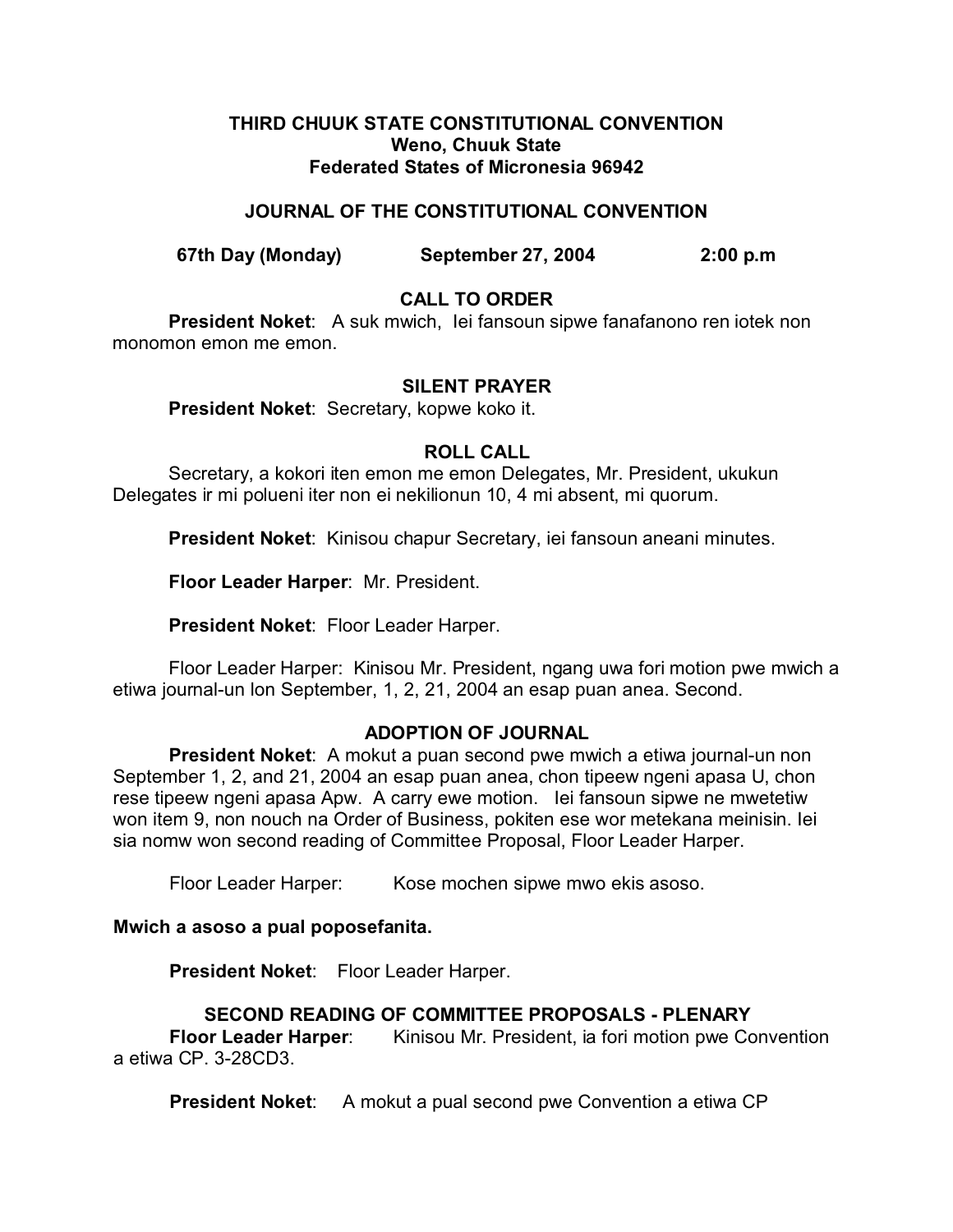No.3-28;CD3, iei fansoun secretary kopwe mwo anenai itenapen ewe proposal.

**Secretary Paul:** Mr. President, CP No.3-28, amending Article IX of the Chuuk State Constitution by adding a new section relating to the ethical conduct of all individuals in the government, and its political sub divisions, board, Commissions and other bodies.

President Noket: lei fansoun memef won ewe proposal. Floor Leader Harper.

**Floor Leader Harper:** Kinisou Mr. President, ipwe pual pwarata mefiei won ei proposal, ai ia men tipew ngeni ekiekin me ouchean na proposal. Nge ew chok usun ii nenengeni nge epwe kon nakatatam an epwe tonong non ei constitution. Iwe ise silei ika epwe och met ei ii akieki non mokurei, pokiten sap pual ngang emon mi sinenap non pekin annuk, nge ita ira ika mifen och Legislature epwe chok forianong non annuk ei ekiek. Ei proposal mi fakkun - ngang mi mochen ai upwe atawei. Ai nennengeni pwe ika e tonong non nouch na constitution. Iwe ina epwe arapakan unuchoo page me non na constitution, nge ai nuku ika Legislature e fen chok wanong non annuk, iwe mi pual tongeni pual tawe usun chok ika si wanong non ei Constitution. Ina popun ngang won winikapei ipwe amusomus pwe isap vote won ei proposal won second reading, nge ika pwe lang epwe, fengen me pual nei aramas pwe ipwe pual niwin sefan, non ei next legislature. Iwe ipwe achocho ngeni pwe ei ekiekin ei proposal epwe fori me non annuk. Kinisou chapur.

**President Noket**: Ika e paul wor mefien emon won na proposal.3-28. Delegate William

**Delegate William K:** Ewer Kinisou chapur Mr. President, pual iwe chok mefiei, usun ren nouch uwe Floor Leader, a minau. Ngang uwa men oucheani an ena code of ethic epwe wor flexibility won an epwe noo ngeni an ach we annepwung an epwe wisen mesemes won, met napanapan me met ekkan pwe epwe tongeni wor nonomochun me pual ar searchuni. Nge ikenai sa kuna nge a kon atapwanapwan ach fori en code of ethics, nge sipwe fen pual monukano ekkoch mi echipor ngeni ach ei state. Iwe sia fen pual tipis ngeni nouch kewe aramas. Iwe ina pwata ita a men och ngeni ach we legislature, pwe epwe unusen ewe 60 ran repwe anganga met epwe echipor ngeni nonomun ach ei state, me nonomun nouch kewe aramas. Ina met mefiei won ei men. Kinisou chapur.

#### **President Noket**: Chairman Sirom,

**Delegate Sirom**: Kinisou chapur Mr. President, upwe pual wata ekis mefiei won ei proposal, ewer mei pung uwa men tipew ngeni chienei kewe ai nuku it is for -ekon appropriate ika sipwe wanong non statue, ei code of ethics. Epwe nomw non noch we constitution. Ren ei wewe ia fori non motion pwe a koukutiw poraus won e proposal.

**President Noket:** A mokut a pual second pwe a kaukutiw anini won ei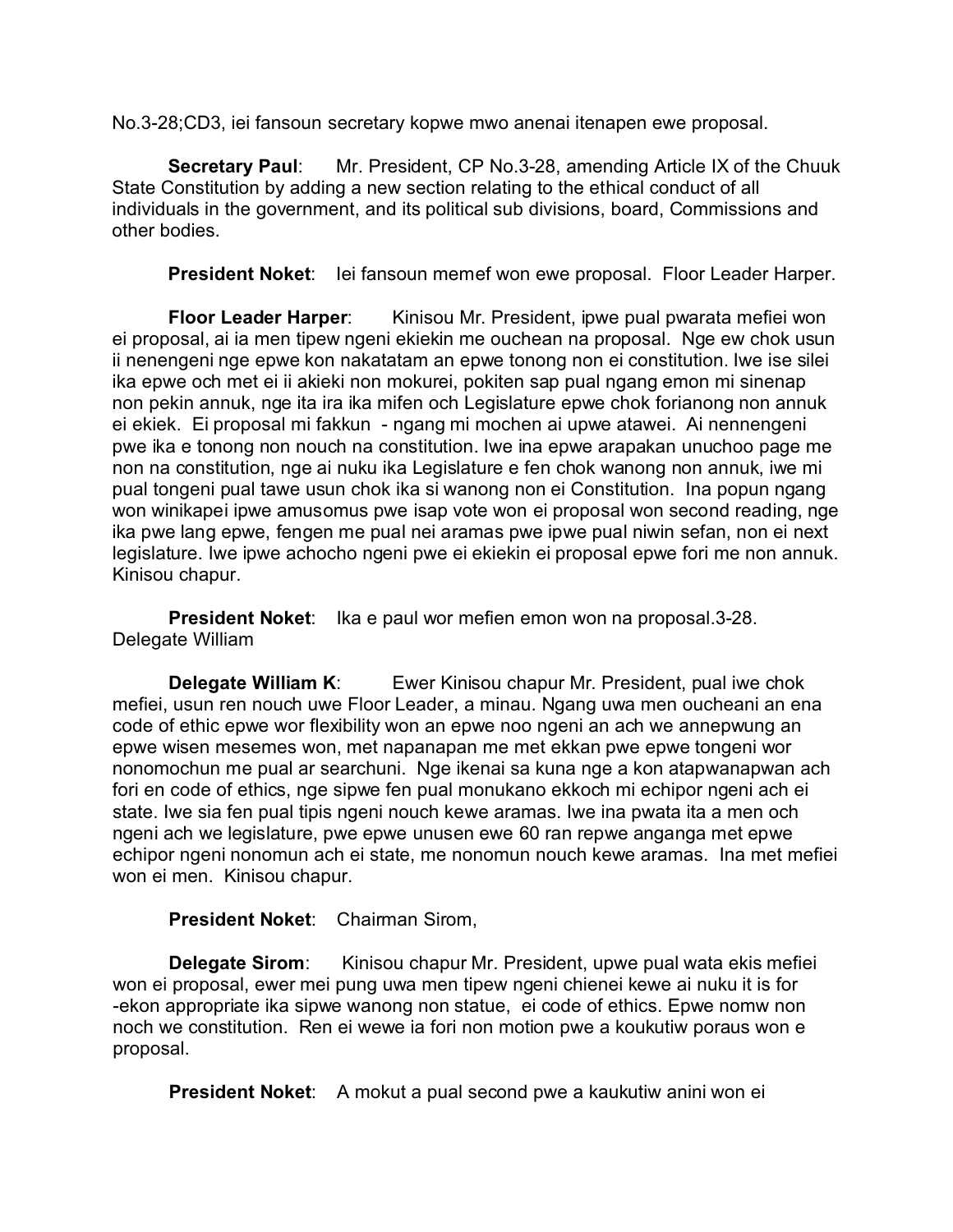proposal. Met om na osupwang.

**Delegate Sirom:** Ia pual tungor epwele pual take back my motion.

**President Noket**: Iei fansoun sopwosopwono poraus won ei proposal ika mi wor. Chairman Fritz.

**Chairman Fritz**: Eni pokiten kan ai ei colleauge seni Southern Namoneas, ita ii ai nenengeni e mochen apasa ekis nge om we wau mefiomuwe, iwe a chok saw iwe a chok kapas non ewe recess. Nge mi pung mi ellet pwe ngang upwan fiti ne apasa ach kinisou ngeni chiechiem kewe, mi pung met ekkewe ra poraus won, ewe constitution epwe chok era mandateini ach we Legislature pwe epwe awor ew annukun code of ethics. Iwe a flexibility usun met ewe Representative ika delegate Keiuo a poraus won epwap masow. Iwe ina popun ren ena wewe, upwe pual kinisou ngenir pual pesei ngenir pokiten ma ii pual chon chok ach ei Legislature epwe pual etto, nge nouch we Floor Leader e era epwap wanong non nan, nge ese pual wor ngawan ika a chok wanong mwo non ei October. Ika September, inet chok a wor special session. Afen ii wes, all they have to do, ar repwe chok etiw ra chok mina chok ew - minnong ee. Pual omusalo President. Pual monun ne mwich ukan chok pual mochen sopweno met ai ei colleague, a fen apasa ach kinisou ngeni nouch kewe delegates, ren chon ach we Legislature, pual ach epinukunuk pun met ei intention-un resap song ngeni kich ren ei anapanp. Epwe ne fen mecheres pun sisap pual witiwitin ach sipwe wanong an aramas repwe vote won, pun ir chok mi tongeni awora. Kinisou chapur.

**President Noket**: Iwe ika ese chiwen wor mefien emon, iwe sipwe ne entertain-ini ewe motion pwe a koukutiw anini, a pual second. Iei fanosun sipwe ne vote won ewe motion. Chon tipew ngeni pwe a ukutiw anin won CP No. 3-28;CD1 apasa U, chon rese tipew ngeni apasa Apw. A carry ewe motion. A ukutiw anini, iei sipwene uttut won na CP No. 3-28. Sipwene uttut iei usun, secretary epwe akkokow iit, iwe sipwe ponuweni, chon tipew ngeni U, chon rese tipew ngeni Apw, iwe kewe rese uttut wewen nge rese ma tipew ngeni. An epwe pass ei proposal epwe tori engel vote yes, iwe e tongeni pass. Secretary koko.

#### **Secretary Paul**:

| $\mathbf 1$ . | Del. Mori                  | Yes |
|---------------|----------------------------|-----|
| 2.            | Del. Nifon                 | Apw |
| 3.            | Del. Raymond               | Yes |
| 4.            | Del. Sirom                 | Apw |
| 5.            | Del. Sitan                 | Apw |
| 6.            | Del. Stephen               |     |
| 7.            | Del. William K.            | Apw |
| 8.            | <b>Chairman Fritz</b>      | Apw |
| 9.            | <b>Floor Leader Harper</b> | Apw |
| 10.           | <b>President Noket</b>     | Ħ   |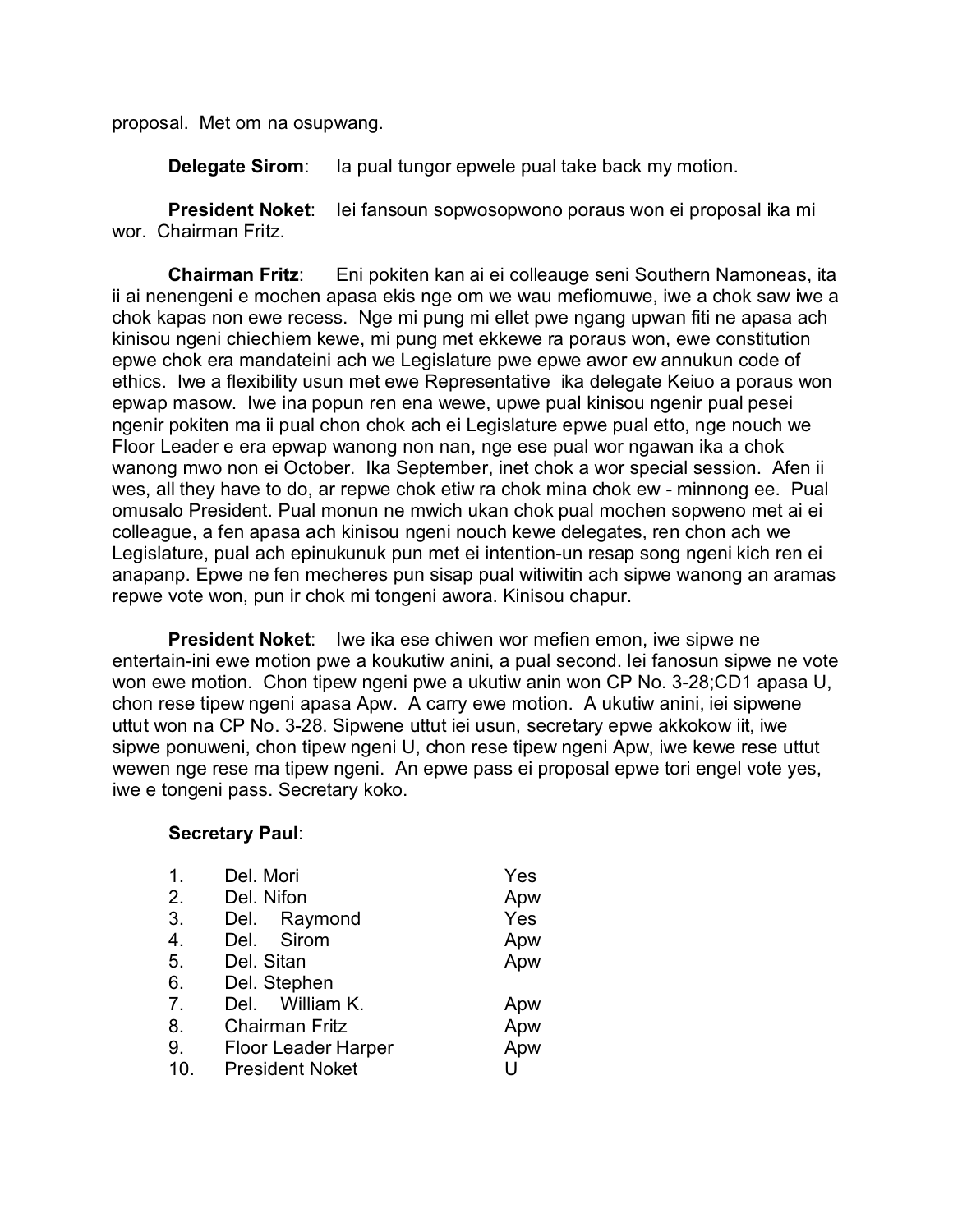Mr. President, pungu uttut won CP No. 3-28;CD3 chon utti Yes 3, chon utti Apw 6, emon ese ponuweni an uttut, 4 ir mi absent.

**President Noket**: CP No.3-28;CD3, ese pass aruwen annea. Floor Leader Harper.

**Floor Leader Harper**: Kinisou chapur, uwa puan fori motion pwe Convention a etiwa CP No. 3-15.

**President Noket:** A mokut a pual second pwe convention a etiw CP No.3-15; sipwe tingor ngeni ewe secretary epwe aneani itenapan.

**Secretary Paul:** CP No. 3-15; to amend Section 7, Article X of the Constitution of Chuuk State by deleting the mandatory requirement of a comprehensive system of medical or health insurance to be established by the Chuuk State Government for all employed residents of the State of Chuuk by deleting the words "which is mandatory" to read as follows:

**President Noket**: Iei fansoun memef won ei proposal, Chairman Stephen.

#### **Mwich a mo asoso, a pual niwinsefan**.

**President Noket**: Iei kich mi now won CP No. 3-15 fansoun discussion ika mi wor. Floor Leader Harper.

**Floor Leader Harper**: Kinisou chapur Mr. President, ngang ia men pual fiti ai we good colleauge ren Honorable, Chairman Stephen, upwal osukosuk. Iwe nge lon ei fansoun use fen chiwen ani osukosukan ipwe akieki manawan ewe insurance, ika ipwe akieki ewe pung ipwe ngeni nei aramas ar choice, ar repwe finata meni sokkun insurance repwe fiti. Nge met ei ia ani osukosuken ikkenai, usun nge nikinikin nge ua fen conflict of interest. Ngeniei, ai ipwe vote won ei metoch, alongolong won ngang ia angei ekis benefit seni ei insurance. Iwe ai nuku ika ipwe vote apw, iwe usun nikinikin nge ia accept-ini as bribe, are ipwe vote against ei proposal, nge ika ipwe pual vote U, ren ei proposal, iwe ise sinei met chon ewe board me chon ewe office-in insurance ika aramas repwe ura ika ai vote ese support-uni ei proposal an epwe ne katano ewe mandatory. Iei ei weires ngang ia nomw non, ina popun ise sieni ika met upwe chiwen ani vote, nge are ika emon epwe tongeni anisi ei ren ai vote, iwe upwe tingorei epwe anisi ei. Kinisou chapur.

### **President Noket**: Delegate Sirom

**Delegate Sirom**: Kinisou chapur Mr. President, ipwemow anisi ai ei good colleauge, won mefian we, ewer mei pung pun ew issue mi wesen aweires ei. A nonomw rech ikkenai, nge ika sipwe ekieki Chuuk State as a whole, Chuuk State chok sap pual kich, ai nuku ina met epwe tongeni ngonuk ennetin omw vote. Kinisou chapur.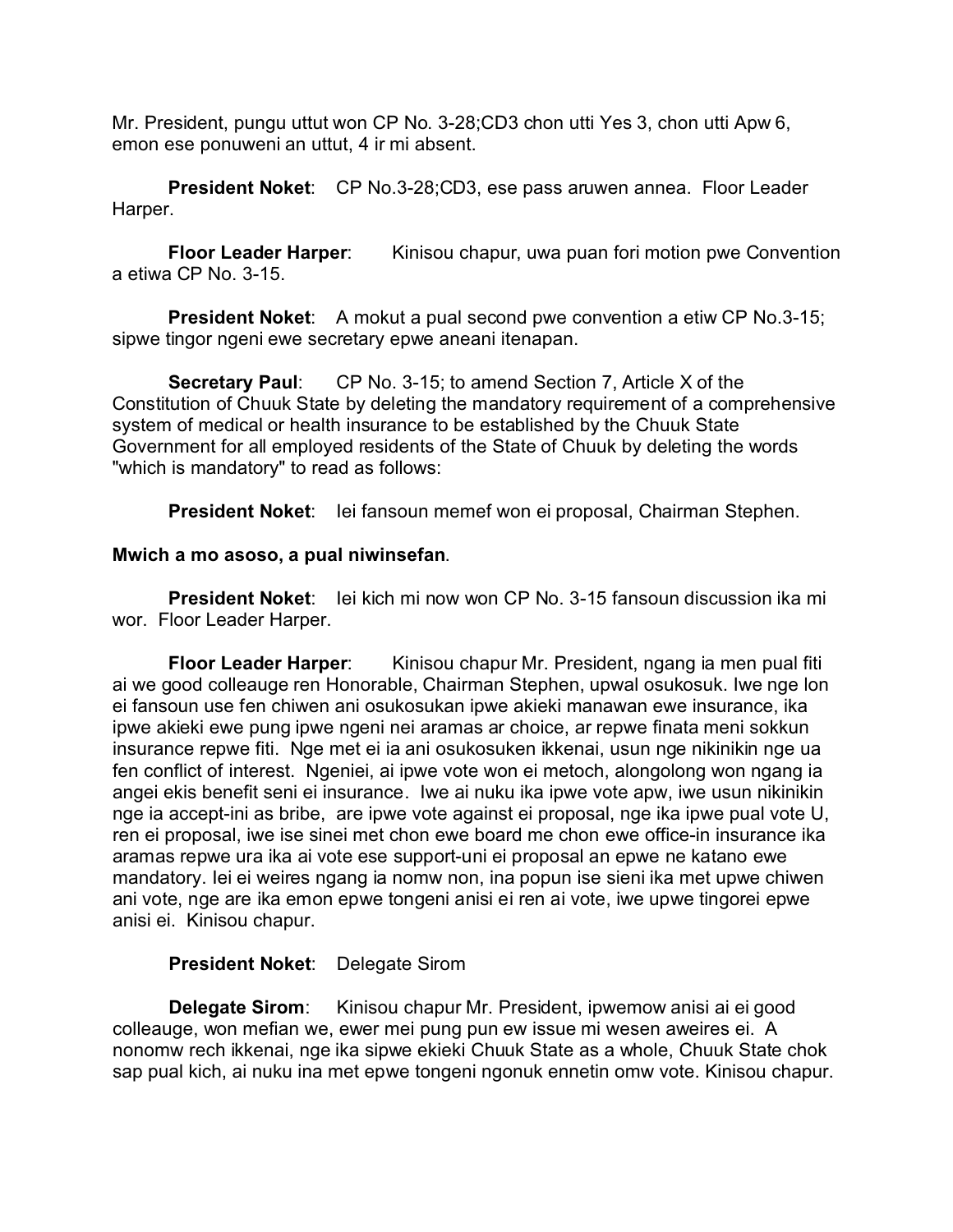### **President Noket**: Delegate Keiuo

Delegate William K.: Mi ennet ii ikewe ouchean poraus a tou, a men ouchea ach sipwe angei inisich pual wanong non ekkewe ekkoch aramas mi osupang. Usun met uwa wata non ewe asoso, ach sipwe pual nenengeni ifan koukun met tongenien ekkewe ekkoch. Ika sa wanong ekkei metoch pwe epwe mandatory nge ekkewe ekkoch rese fen mina, wewen nge kich mi fen pual chok violate-ini ei ma annuk. Iwe ita ina wewen ai tingor pwe sipwe nenengeniochu met mi ouche ngeni ach ei government, pual met mi ouchea ngeni nouch kewe aramas, pual ach ei insurance itself. Ifa usun an epwe nikinikoch nonmur fengen. Ita ngang merei sisap choice-ini, whether FSM ika met, nge sipwe fen ngeni aramas ar repwe pukun finata met nonomur, met tongenier, ar repwe nengeni ei mandatory, ika mi ochu ngenir, iwe ra ma accept ini. Nge ika re nengeni nge ese ochungenir, iwe ra pual tou seni. Ita ina mefiei pual ai chok tingoronong ach sipwe ita ma nengeni nonomun aramas, iwe ita ma sia ngenir ena nonom rer ika ir mi tongeni, ina chok mefiei. Mr. President.

## **President Noket**: Chairman Mino.

**Chairman Mori:** Iwe fan chomong ngang ua aneani usun met ena ouwa kakapasan ina usun ai weweiti, ren ena mandatory clause ren an epwe mandate ini pun meinisin employee residence, non State of Chuuk, repwe participate non ei health insurance. Ina usun met uwa rorongorong ami poporousan, epwe ina ititin wewen, nge pual fan fitu ai pual aneani, nge ngang uwa fen pual ekieki ika ei mandatory, use sinei nge non ai emon chok labor, esap ngang emon lawyer, ai upwe tongeni interpret-ni ekkei meen. Nge ika e fen pual fichifichinong ew ekiek ren ai upwe nengeni ei mandatory clause, e mina pun epwe ew mandatory requirement, an epwe wor ew health insurance, ika ew comprehensive medical me health insurance, inan nan mandatory. Ngang u ekekieki ika epwe fen inan non ititin, epwe compel ini ewe State Government, an epwe awora ew comprehensive system, not compel ini employee, residence of the State of Chuuk, repwe participate. Ikkei ekkei ruu wewe use sinei naman ami meinisin efen napengeni ena ekiek, employee residence of the State of Chuuk, repwe member non ei insurance, iwe epwe mandated through en non nouch ei Constitution. Ikkei ekkei ruu meen uwe nonomw won Mr. President tori iei usefen nuku meni epwe fat non ai ekiek.

#### **President Noket**: Chairman Stephen.

**Chairman Stephen**: Ewer kinisou chapur Mr. President, ngang use chiwen ani osukosuken, matter of interpretation iei, met uwa kon ouwenma ai osukosuk won met sa encounter-ini ikkenai. As the result of the language ren met e compare ngeni, kapach ei annuk, ina met ei uwa mochen anonga met ai vote won the realities of the people, fengen me ach ei State Government. Sipwe ne moneno ena interpretations ena interpretation epwe nonomw ren emon me emon ika epwe challenge-ini ena meen. Iwe nge ei actual reality of it, ena kapas mandatory, ina ena osukosuk.

#### **President Noket**: Chairman Fritz.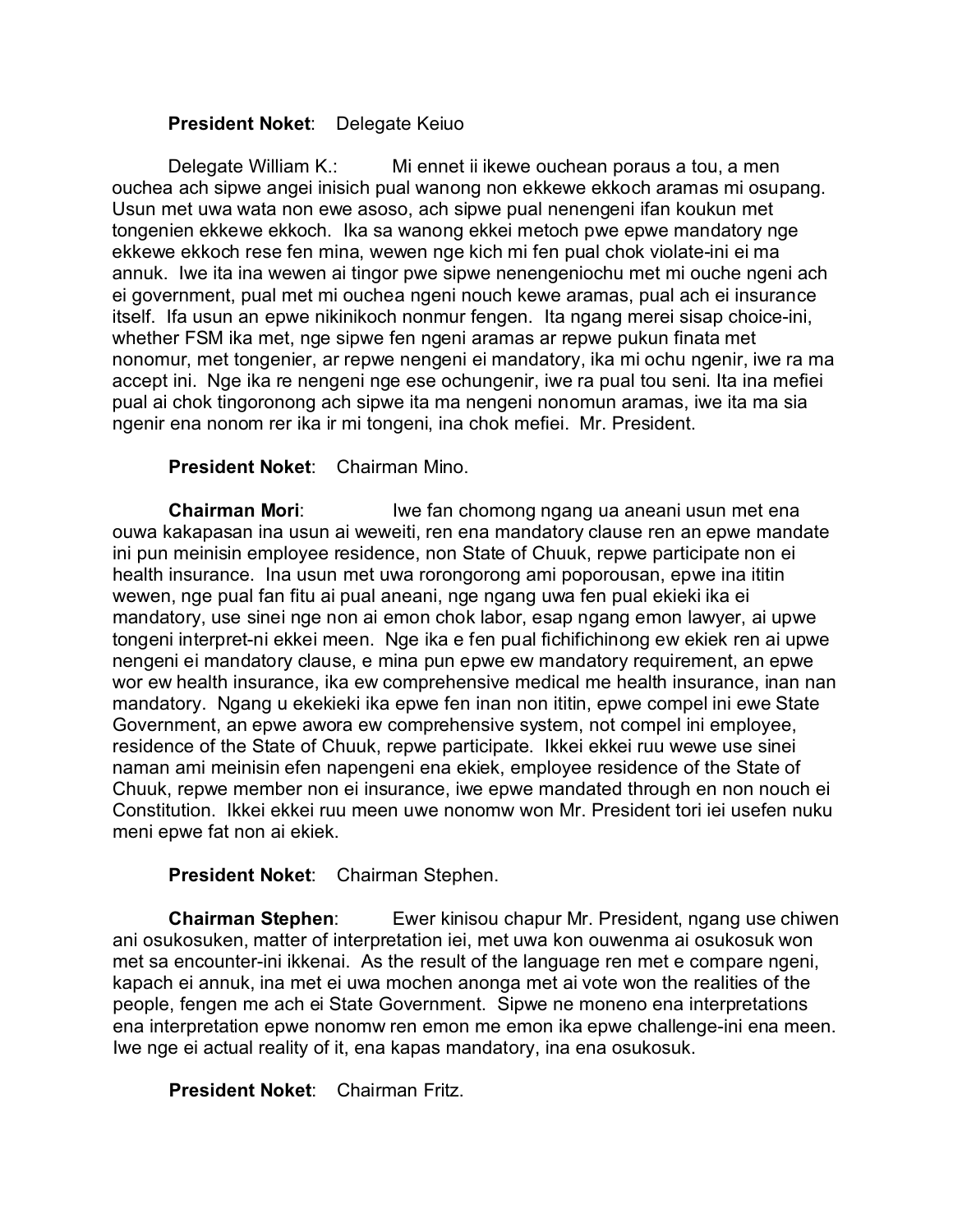**Chairman Fritz**: Upwe omusomus ngeni kemi meinisin pwe ma, I was absent for long time, omusano tipisin na nge, ita merei an epwe fatafat ngenikich, ika iwe e tufich, ngang uwe discuss this with Johnny Meippen, nge ii e ura nge e do some research fan iten ei meen ren ei kapas mandatory. Iwe ita ai weweiti nge ii e apasa pwe met ii e found out seni an research, nge ei kapas mandatory, wewen nge e mandatory-ni government an epwe awora eu Health Insurance ngeni aramas, government employees, nge esap an epwe mandatory an aramas repwe fiti, pwe ar repwe joint or not its up to them, emon me emon aramas. Iwe ina usap sinei ika mi pung or mi mwan. Nge ika ita efen tufich sipwe angei record-un ei mettoch. Ian e nom ian record-un ei mettoch O? Iwe ina omusalo tipis (**inaudible**) government employee are under the government, iwe nge ren private me municipalities ina ena e ekis sokono (**inaudible**)

**President Noket:** Ika ese chiwen wor poraus, mwich ewpe mwo asoso.

Mwich a asoso, mwich a pual niwin sefan.

**President Noket**: Mwich a popusefanita, ika mi chiwen wor an emon porause, ika ese chiwen wor sipwene monota ach sipwene uttut. Chon utti engon e tongeni pass ei proposal.

#### **Secretary Pual**:

| Del. Mori  |                        |          |  |  |
|------------|------------------------|----------|--|--|
| Del. Nifon |                        |          |  |  |
|            | Del. Raymond           | U        |  |  |
|            | Del. Sirom             | U        |  |  |
| Del. Sitan |                        | U        |  |  |
|            | Del. Stephen           | U        |  |  |
|            | Del. William           | Ewer     |  |  |
|            | Del. Chairman Fritz    |          |  |  |
|            | Del. Floor Ldr. Harper | Conflict |  |  |
| Del.       | Pre. Noket             |          |  |  |

**Mr. President**, pungun uttut won DP 3-15, chon apasa U 8, emon mi silent, emon mi abstain. CP 3-15 ese pass secretary epwe record-uni pun usun ruwomon re silent, nge ika mo ruomon ese chok pass. Floor Leader Harper.

**Floor Leader Harper:** Kinisou chapur Mr. President pwe convention a etiw won CP No. 3-35. Ua puan fori motion pwe convention a etiwa ewe CP No. 3-35.

**Mr. President:** A mokut a pual second pwe mwich a etiwa CP No. 3-35; delegate Keiuo.

**Delegate William K**.: Ewer kinisou chapur Mr. President ai nuku fan iten ii ewe chok terms, iwe ren na wewe ese pual ii chiwen wor metoch sipwe anganga, uwa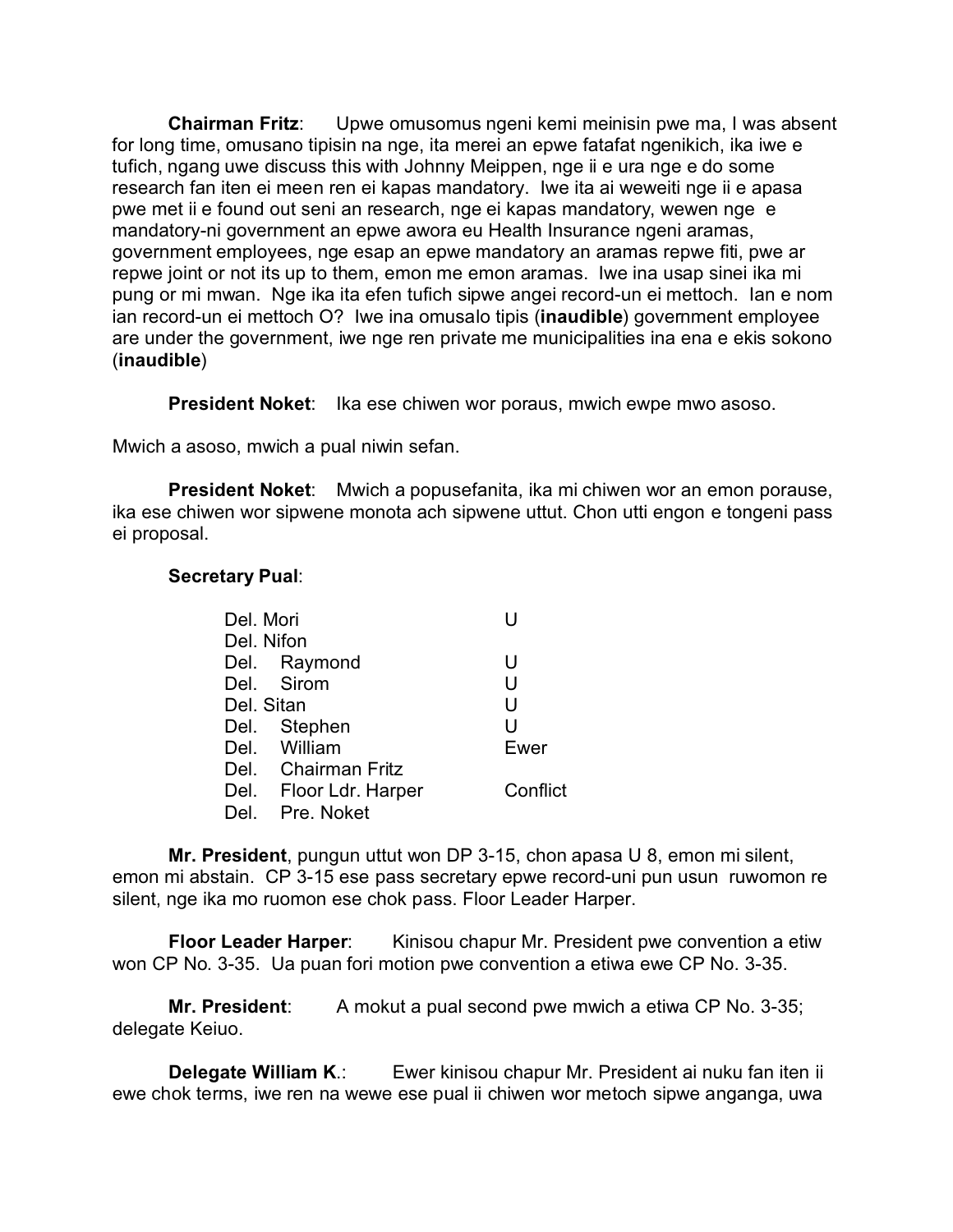wanong non motion pwe esap chiwen wor porous won.

Floor Leader Harper: Mr. President.

**President Noket**: Iwe sipwe mwo aneani itenapen ena proposal. Secretary kose mochen kopwe aneani itenapen ena proposal sipwe wewengeni.

**Secretary Paul**: President, CPNo3-35; To amend Section 4 of Article IX of the Chuuk State Constitution, to increase the term of the special prosecutor, to provide for an easier way for selection.

**President Noket**: Iwe iei atun poraus won na proposal, delegate Keiuo William.

**Delegate William** :Ewer ngang upwe ne yeld ai floor ngeni ai ei good colleague, Del. Sirom. Oh, Floor Leader mwa ewe.

**President Noket**: Ika pwe - me mwen ach sipwe poraus-ono, upwe emweni mwich ren met mi fis won na proposal. Ena Proposal ena line 9, (b), ena "the Prosecutor shall be selected for a six (6) year term. Esap chiwen 5 year term", pwe a punguno me non ewe COW, pwe epwe six 6, year term. Iwe meinisin ekkena ena line 10, ena mi underline meinisin epwe kimono puan. Esap- epwe kimono, iwe epwe pual reinstated - epwe puan reinstated ekkewe "the mayors of the State of Chuuk". Iwe ena line 12, ena kapas Senate epwe siwin ngeni Legislature usun ina met mi punguno lon ewe COW.

**Floor Leader Harper**: Osupwang, Mr. President.

**President Noket**: Osupwang, Floor Leader Harper.

**Floor Leader Harper**: Kose mochen sipwe mwo asoso ekis.

**President Noket**: Sipwe asoso ekis.

#### **Mwich a asoso, a pual poputa sefan**.

**President Noket**: Mwich a poputa, Sopwosopweno poraus won CP 3-35, Floor Leader Harper.

**Floor Leader Harper:** Kinisou Mr. President, ina mwo ika ia weweiti met a tou nefinach non ewe fansoun asoso, nge ngang ipwe chok pual pwarata mefiei won ei proposal, ai ia met asonopa an esap pass. Esap amended met masowan ewe constitution non ei fansoun, met mi weneiti ewe officein Prosecutor, pokiten ai nuku, iei och metoch upwe era pwe key-en an epwe wenechar angangen ach ei State government. Non an epwe wenechar angang akaewin ren pekin money. Iwe uwa nuku pwe ach State Government epwe tongeni atufichi nouch aramas nesor me ponoon.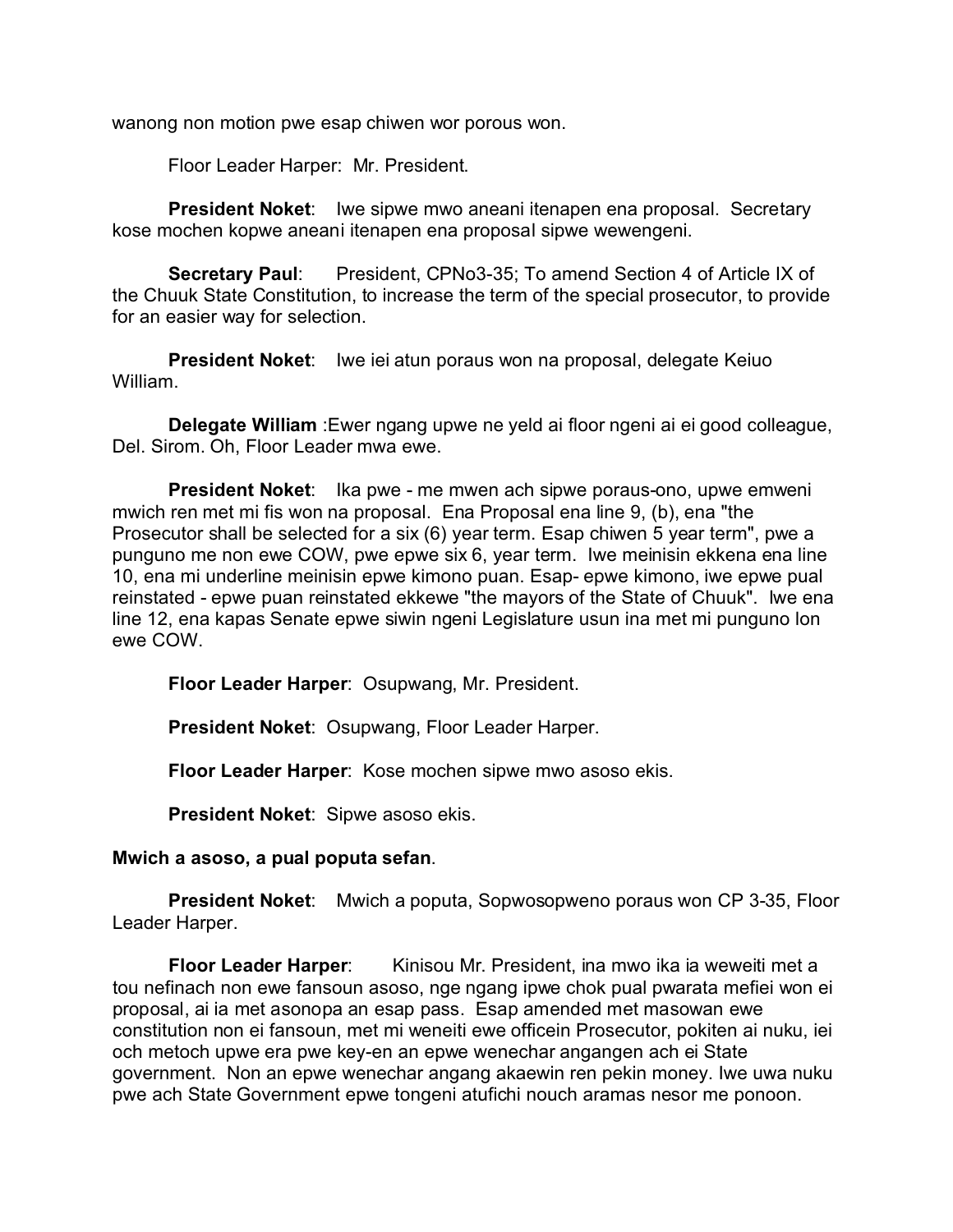Iwe pual och metoch usun ia mefi ai ipwe saweiti fen aramas, ar repwe kuna ekkei proposal sii pass-ini, me met sise fen pass-ini, iwe repwe kuna pwe sifen achocho ne pass-ini ewe proposal won Etten, me Piis-Panewu. Iwe me rei ekkena esap an chon Chuuk osukosuk, me an ach ei government osukosuk. Nge ei ew fen proposal, merei pwe iei eu fen osukosuken aramas, osukosuken aramas, osukosuken ach ei State Governemnt - Chuuk State Government. Iwe siwpele fokkun - sisap anganga ach sisap pass-ni. Nge sia fen sinei pwe feiochun ach ei State Government me nouch aramas. Kinisou chapur Mr. President.

**Delegate William, K**: Kose mochen upwe make my statement me mwen ach sipwe vote.

**President Noket**: Del. William K.

**Delegate William K**.: Kinisou chapur Mr. President, ouchean ai mochen watiw ai vote ren ena an epwe pual wor weweochun. Nei kewe constituents ar ra finieinong re mochen rese pual ngeni ei en prosecutor, pwe rechok ngeni pwe upwe achocho ngeni ewe health insurance period, iwe ekkewe motoch mi ochu ngeni Chuuk. Iwe ika uwa vote Yes, won en prosecutor iwe a extent ewe government pun ar repwene investigate-ini ekkewe metoch ngeni ekkewe aramas, nge osukosuken ekkewe employee, ina sifen moneno. Iwe ina pwata u era met - what's the different between ai upwene vote Yes, won en nge uwa fen moneno okkochean ai we tonong non wisei ei delegate, fan iten ikkena ar kewe weires. Iwe ina pwata u era nge, I waste my time ai upwe totiw won na, I might vote No, fan iten an ese ketiw mochenin nei kewe aramas. eEnan, esapw inan mochenin nei kewe aramas. Meni ma mochenin ekkewe ekkoch ngeni ach ei state, nge mochenin nei kewe aramas, ikkenan met wesewesen re uwaeinong ren. Enan Health Insurance, ai upwe achocho ngeni ar repwe wor ewe choice rer, pun ina ar we riaffou seni ar ra poputa tori ikkenai. Iwe ika uwa pass-ini en, iwe ita met namotan oupwe investigate-ini, nge ar we osukosuk e fen poputa seni ewe insurance. Ina ouchean ai upwe wanong fan iten ai vote epwe apw, kinisou chapur.

**President Noket**: Ese pual wor memef won. Chairman Stephen.

**Chairman Stephen:** Kinisou chapur Mr. President, pual tiro, fairo woch meinisin. Ai nuku mei pung pwe ika sa fen pual ii niwinsefan, tutumir sefan won ewe och nge ena 3-34, puan ena 3-35, 3-36, iwe ma usun met Floor, a era iwe ir mi sokkono in nature. Pun either we have it or we don't have it, within ten years, nge ren ewe Health insurance ina mo ika a osukosuk kapasan, mei tongeni wor remedy won an epwe wor ngeni emon me emon aramas, iwe ina wewen, mei pual ii wor ekis ena distinction non ach sipwe safeni, pual tiro won pwi we, ika osei, - ren ngang mi understand, ngang mi respect-tini. Nge ren ena Independent Prosecutor mi puan ma ii sakono kefinin, me ika ese pass ese pass. A ma fitano fei Constitution. Nge ren ewe Health Insurance mi wor ewe eu an ma individual ika - ir mi tongeni challenge-ni. Iwe ai upwe chok puan afata ngeni pwii we, ika osay, ika iei ese pass iwe mi puan wor och anan ika safean. Kich mi tongeni challenge in Court. Iwe kan puan tirow omusalo ren ai kan puan wata ei, kinisou.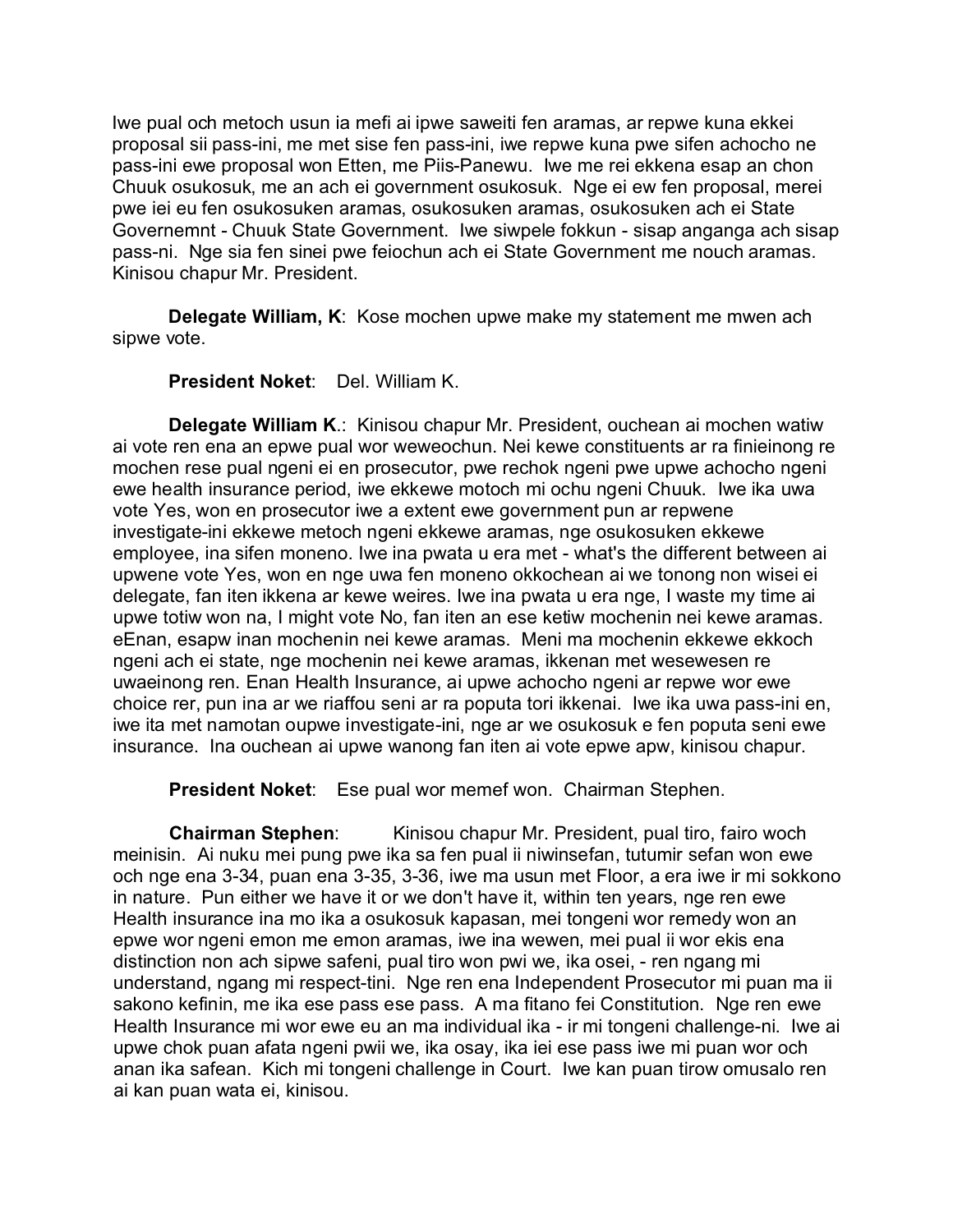**President Noket**: Chairman Sitan.

**Chairman Sitan**: Kinisou Mr. President, fellow delegates, ngang upwe mochen put on the record ai view won ei eu proposal. Ai luku usun chok puan met kewe chienach kewe re poraus won pwe ei a men auchea, ren for the State Government, are for the State. Mi pung ren puan pwich we emon ren puan ewe eu mandate, mi auchea - ewe emon e ura mi wor anan, nge ei eu use silei ika mi wor anan ika ese wor. Nge mi auchea ren governments ren ar repwe work - kich as delegates ewer, kich mi mandate by our constituents at the same time we also represent here as Chuukese citizen for the interest of the State. Ren ena wewe, uwa alean pwe epwe wor netip och ach sipwe mwan anenian ei eu proposal an epwe pass. Kinisou.

**President Noket**: Ika ese chiwen wor, poraus won ei proposal, mi puan wor mefien emon. Ika ese chiwen wor.

**Delegate Sirom**: Mr. President.

**President Noket**: Delegate Sirom.

**Delegate Sirom**: Omusalo tipis President, mi puan won ekis mefiach won ei proposals. Ewer, ngang mi fiti nouch we Floor, kapas enlet epwe eu mettoch mi fen weires ika epwe sareno ei convention nge esap wor en prosecutor non nouch ei Constitution. Ita ururun iei eu me nein ekkewe mettoch kich mi ani campaign pwe sipwe aworanong non nouch ei constitution, pwe without ei prosecutor, ekkena mettoch meinisin epwe chok turunufas. Iei popun ngang upwe fakkun tungor kose mochen sipwe ii nikitatiw metekenan, nge sipwe ekieki ei eu proposal a men auchea ngeni fonuach State. Kinisou chapur.

**President Noket**: Metei sipwe vote won ekewe as amended, ei proposal mi chok pusin wor, ei eu provision non nouch ewe constitution. Nge ika sise vote won epwe chok wor, ika sie vote against nge epwe chok wor. Nge sipwe chok puan niwiniti metewe mi wor iei ese amended. Sipwe chok puan niwiniti ewe 3 year. Sipwe niwiniti ngeni ekkewe Mayor repwe puan wisen fini. Uchok afata pwe epwe fat me non ach ekiek, iwe ika pwe mwich repwe vote ren yes, iwe mi och ar repwe puan accommodate-ni metekewe amendments. Nge ika pwe metewe Delegate William, e poraus won esap accommodated, iwe eni epwe waste ach sipwe puan kapas won ekkewe amendments. Nge iwe chok ika ese pass, mi chok puan wor ewe independent prosecutor, nge ese chok improve.

**Floor Leader Harper**: Mr. President.

**President Noket**: Ewer, Floor Ldeader.

**Floor Leader Harper**: Kinisou Mr. President, uwa fori non motion pwe convention epwene mwo asosono ren ikenai, niwinsefan fengen kunok 2:00 nesor. Second.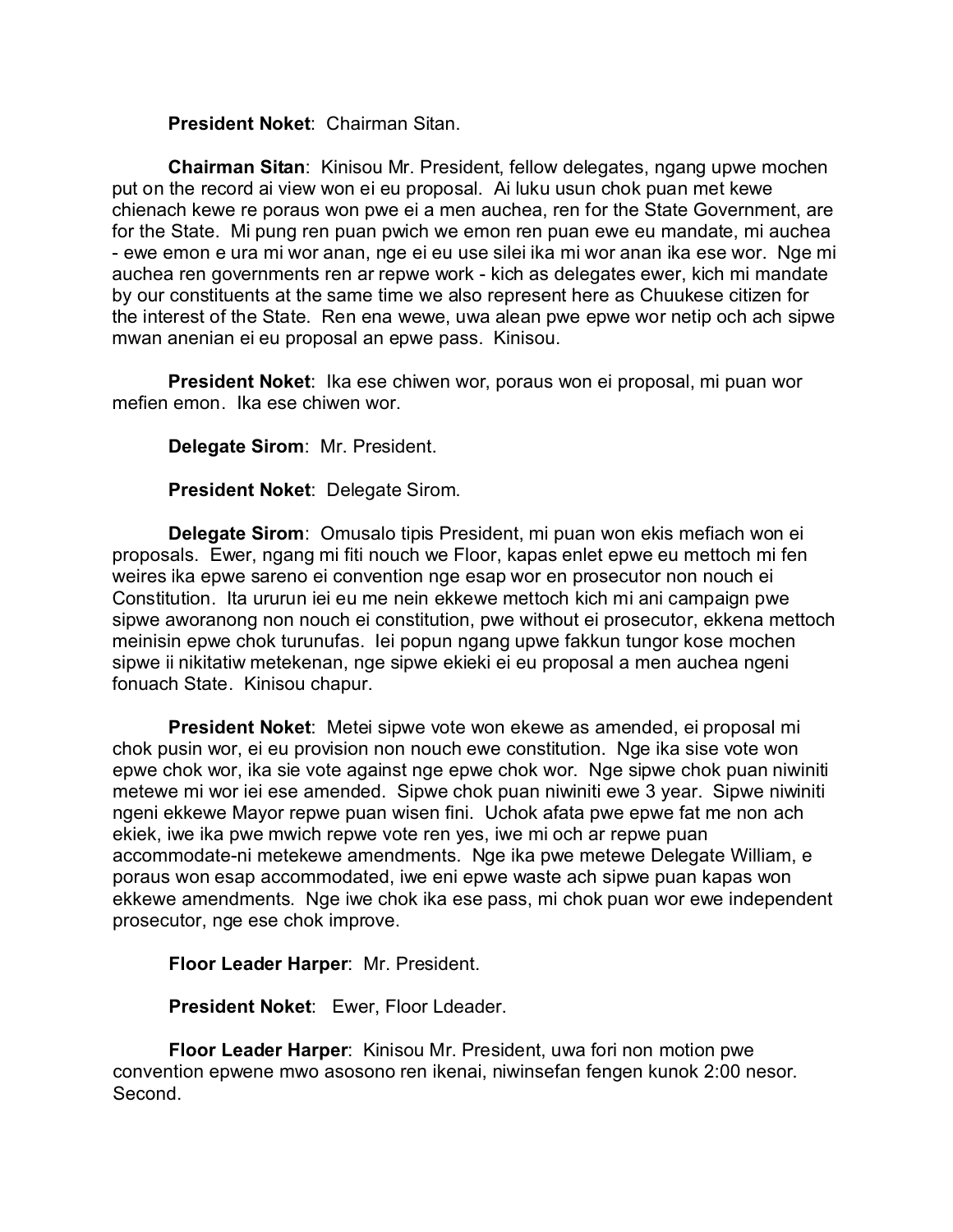**President Noket**: A mokut a puan second pwe convention epwene mwo sareno ikenai, sipwap niwin nesor kunok 2:00 murin neanowas.

**Delegate Sirom**: Osupwang.

**President Noket**: Met omw na osupwang, mi pochokun ewe motion, pwe a second.

**Delegate Sirom**: Kose mochen sipwe vote by hand ika sipwe sar sika sisap sar.

**President Noket**: Met mefien mwich, ami mi tipeew ngeni sipwe vote by hands. Ese puan wor ngawan.

**Delegate William**: Osupwang.

**President Noket**: Ewer, met omw na osupwang.

**Delegate William**: Ewer, ngang uwa aucheani ai upwene sar, pwe uwa wenewenen mochen no pwe mi wor ai appointment iei a nuseni - iei a 20 minutes, iwe iei resap chiwen utiei ai ei uwa mang, pwe a 20 minutes. Iwe ina pwata uwa meen mochen sipwene mwo sareno, ina pwata ai we era pwe ai vote No, pwe site waste ai time. Nge ika ouwe mut ngeniei ekkoch fansoun upwe puan ekekiek, upwe tungorei nei kewe aramas pwe omusalo pwe upwe ne sapengeni en, pwe ese tawe metewe ouwe tungoreei won. Iwe use silei ika re fen anisiei nesor, nge upwe chok utuk, iwe uwa fen puan vote yes, nge ika pwe sia chok force-ni ai ekiek No, chok.

**President Noket**: Iwe sisap ii poraus won ewe pwe a pochokun ewe motion, nge eu chok uchok - ngang mi tipeew ngeni pwii we ren an - metewe e poraus won ren an epwe mwo asosono, pwe use silei ika ewe ngunmifel epwe etiw a asarama an ekiek seni ikenai tori ach sipwe mwich nesor. A siwini an ekiek, ina pun iei sipwe ne vote won -

**Chairman Fritz**: Osupwang.

**President Noket**: Met om na osupwang Chairman Fritz.

**Chairman Fritz**: Omusalo tipis uwa men ma kinisou ngeni monun nemwich ren ar en me apasata mefian non pusin ar wenechar ngenikich as a member. Ita upwe tungor, pokiten ewe Chairmanun Style and Arrangement a fakkun weires en fori ekkewe, a men auchea an epwe worn ouch copy pwe sipwe niwinsefan nge sia mwan ekis weweiti metekewe sia fori. Sipwe ma nenenong non, sia weweiti.

**President Noket**: A iwe, sipwe tungor ngeni Secretary pwe epwe awora copyn ekkewe CP - final draft, me mwen ach sipwe sareno, ua mochen apasa ach kinisou ngeni Chairman Style and Arrangement me puan nouch we secretary, staff ren ukukun ar angang, mi weires, esap ir souanuk, nge ra chok aninis seni puan ewe emon